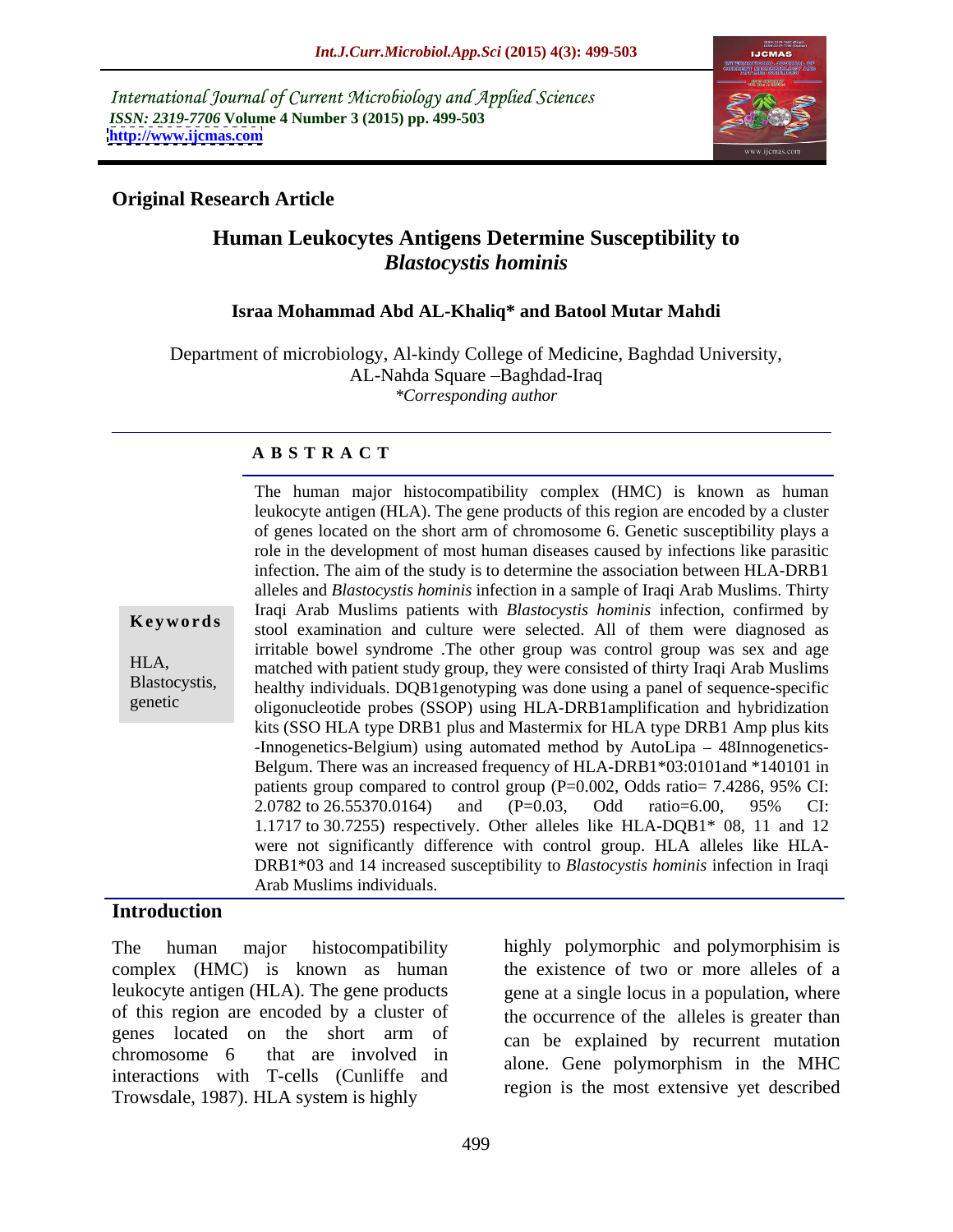genes increasing constantly with the application of molecular methods of HLA typing generates the diversity of MHC molecules within a population. Every cell in one individual, however, expresses the products of the same set of MHC genes (Benjamini *et al.,* 2000). The frequency of some HLA alleles and the association with diseases are distinctly more common in individuals with a particular HLA allele or haplotype (Chaudhuri *et al.,* 2000). HLA alleles are associated with susceptibility or protaction against parasitic infection and can influence immune clearance of the parasite (Glaser, 2000). The products of the MHC genes play a key role in the amounting and recruiting of T lymphocytes against parasitic antigens. These lymphocytes are MHC restricted class II molecules which recognize processed antigenic peptides only in the context of products of MHC class II genes (Glew *et al.,* 1992). The possible mechanism that parasitic epitopes the immune  $\frac{2\%}{2\%}$  agarose gel containing ethidium bromide responses are influenced by the presence of a human leukocyte antigen (HLA) type that restricts the immune response to parasitic epitopes (Gilbert *et al.*, 2003). Sadissou *et al.* (2014) found that high levels of sHLA-G<br>Amplification and Hybridization was were associated with a significant high

association between HLA-DRB1 alleles and infection in a sample of Iraqi Arab Muslims.

Thirty Iraqi Arab Muslims patients with *Blastocystis hominis* infection were Statistical analysis was done using MiniTab confirmed by stool examination and culture. All of them were diagnosed as irritable bowel syndrome. Their ages were range<br>from 20 to 53 years. Males were 80% and from 20 to 53 years. Males were  $80\%$  and  $\overrightarrow{O_{\text{dds}}}$  ratio  $\overrightarrow{OP}$  along with the  $95\%$ the rest were females. The patients were

with the number of known allelic forms of consulted medical city and AL-Karaama Hospital for the period between September 2013 till September 2014.The personal information for each patient were obtained, which included: name, age, address, Family history and laboratory data. The control groups were sex and age matched with patient study group, they were consisted of thirty Iraqi Arab Muslims healthy individuals, Their ages were range from 18 to 55 years. Males were 82% and the rest were females. Ethical approval from Ministry of health and Al-Mustundeansrya University and confirmed consent was obtained.

> Two mL of venous blood were collected by venipuncture from study population, patients and normal Iraqi Arab Muslims individual's ethnicity, age and sex were matched. The blood was put in EDTA containers for DNA extraction by blood kit (QIAmp DNA blood Mini Kit, QIAGEN INC- Germany). DNA product was verified by electrophoresis in a and was visualized under UV light.

incidence ratio of malaria infection.<br>
specific oligonucleotide probes (SSOP) In the current study, we studied the using HLA-DRB1amplification and Intervalse the current study, we studied the studies in the CSO III A time DDB1. susceptibility to *Blastocystis hominis* Amp plus kits -Innogenetics-Belgium) using Patients and methods **Example 1989 Patients and methods Patients and methods Patients Patients Patients Patients Patients Patients Patients Patients Patients Patients Patients Patients Patient** Locus- and allele-specific amplification of genomic DNA was performed for DRB1. Amplification and Hybridization performed using a panel of sequence using HLA-DRB1amplification and hybridization kits (SSO HLA type DRB1 plus and Mastermix for HLA type DRB1 automated method by AutoLipa  $-48$ Innogenetics-Belgum. The results were interpreted using LiRas version-5.0 software- Innogenetics-Belgium.

> version 3.0 software. The distribution of HLA alleles in patients and control groups were compared. In each comparison, the Odds ratio (OR) along with the 95%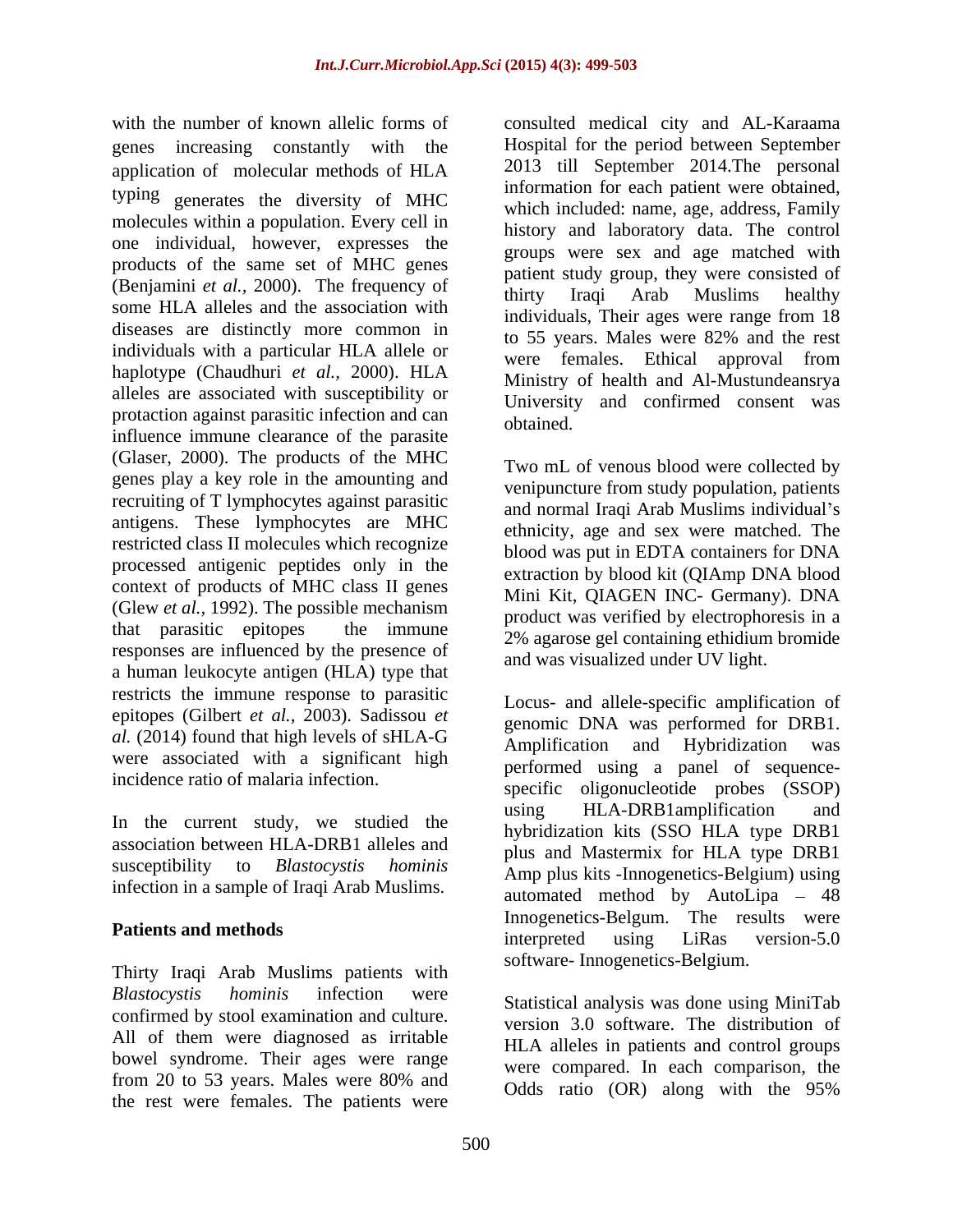study. Their ages were range from 20 to 53 140101 is significantly increased years. Males were 80% and the rest were susceptibility to *Blastocystis hominis* were consisted of thirty Iraqi Arab Muslims healthy individuals. Their ages were range increased frequency of HLA- DRB1\*03:0101 and \*140101 in patients group compared to control group (P=0.002, Odds ratio= 7.4286, 95% CI: inflammatory reaction to the presence of the 2.0782 to 26.55370.0164) and (P=0.03, Odd ratio=6.00, 95% CI: 1.1717 to 30.7255) respectively. Other alleles like HLA-DQB1<sup>\*</sup> rheumatism" in the case of inflammatory 08, 11 and 12 were not significantly difference with control group as shown in

(Alves *et al.,* 2006). MHC class I gene regulate the function of NK cell through interplay of opposing signals from surface

confidence interval (95% CI) was used. P- This explains why HLA alleles are value less than 0.05 were considered associated with susceptibility or protection statistically significant. for a disease in one geographical area and do **Results and Discussion** protection in another area for example A total of 30 patients with *Blastocystis*  Marrosu *et al.,* 1997). This study found that *hominis* infection were enrolled in this HLA-DRB1\*030101, 030102, 031101 and females. The control groups were sex and infection. Tejera *et al.* (2012) found that age matched with patient study group they reactive arthritis due to *Blastocystis hominis* from 18 to 55 years. Males were 82% and the rest were females. Control and patients disease are multiple like local invasions groups were typed for identifying the from neighboring bones or muscles, via the DRB1\* alleles using DNA based blood or lymphatic with the presence of methodology (PCR-SSOP). There was an adult individuals, larvae or eggs in the joint not confer the same vulnerability or malaria infection (Riley *et al.,* 1992; 140101 is significantly increased susceptibility to *Blastocystis hominis* in immunocompetent patients with HLA- B27 positive patient. The mechanisms by which different parasites can cause joint cavity.

table 1. in its vicinity, probably triggered by an HLA plays an important role in parasitic The possible mechanism that parasitic infection because it will present peptide to T epitopes stimulate the immune responses is cell enhance the activation of immune influenced by the presence of a human response thus it plays a role in control leukocyte antigen (HLA) type that restricts resistance or susceptibility to a disease the immune response to parasitic epitopes They could also trigger a reactive inflammatory reaction to the presence of the parasite in the surrounding tissue, without an actual joint invasion or due to "parasitic conditions without the presence of the parasite *Blastocystis hominis* in the joint or immune mechanism (Richi Alberti, 2010). (Gilbert *et al.,* 2003).

receptors that trigger or block the function *Blastocystis hominis* infection is very rare of NK cell through killer immunoglobulin-because it was considered as non pathogenic like receptors (KIR) during infections and protozoa and now a days it was found to be autoimmune disorders (Parham, 2005). The the causative agent of irritable bowel frequency of the allelic variants of the HLA syndrome. HLA had been found to be genes varies from area to area and is much associated with other parasitic infection like influenced by environmental factors which there is a significant association between is a pathogen infection which is potentiate malaria risk varies in parallel with MHC the immune response against the pathogen. allele frequency across countries. Thus, theThe studies about HLA association with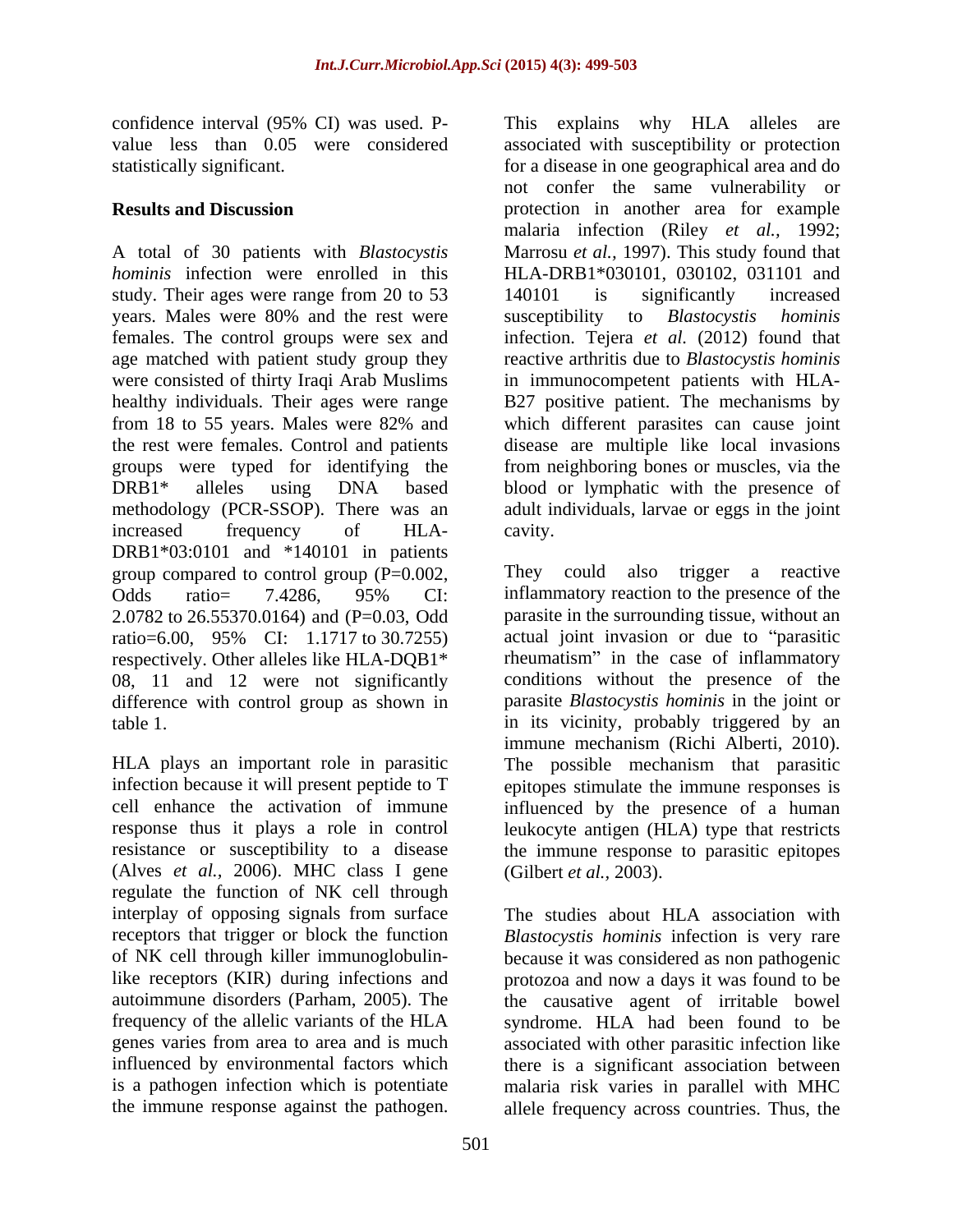infection. HLA alleles like HLA-DRB1\*03

Human leukocyte antigen molecule appears and 14 increased susceptibility to to be a good candidate for a modulation *Blastocystis hominis* infection in Iraqi Arab<br>of the immune response to parasitic Muslims individuals. and 14 increased susceptibility to *Blastocystis hominis* infection in Iraqi Arab Muslims individuals.

| Table.1 Human<br>$\triangle$ -DRB1<br>antigens (HI<br>l) allele's frequencies in patients with<br>. leukocytes : |  |
|------------------------------------------------------------------------------------------------------------------|--|
| Blastocystis hominis and healthy control groups                                                                  |  |

| $\boxed{\text{HLA-DRB1*}}$ alleles |                 | patients with<br>Blastocystis hominis<br>group |                | Healthy control<br>Odd ratio<br>(95% confidence interval)<br>group |                             | $No.=30$            |  | P- value |
|------------------------------------|-----------------|------------------------------------------------|----------------|--------------------------------------------------------------------|-----------------------------|---------------------|--|----------|
|                                    | No.             | $No.=30$                                       | No.            |                                                                    |                             |                     |  |          |
| 02:0301                            | $\overline{0}$  | $\overline{0}$                                 |                | 6.66                                                               | na                          | na                  |  |          |
| 03:0101                            | 16              | 53.33                                          |                | 13.33                                                              | 7.4286                      | 0.0020              |  |          |
|                                    |                 |                                                |                |                                                                    | 2.0782 to 26.5537           |                     |  |          |
| 03:0102                            | 15              | 50:00                                          | $\gamma$       | 6.66                                                               | 14.0000                     | 0.0013              |  |          |
|                                    |                 |                                                |                |                                                                    | 2.8176 to 69.5639           |                     |  |          |
| 03:1701                            | $\overline{0}$  | $\overline{0}$                                 |                | 13.33                                                              | na                          | $\frac{na}{0.0319}$ |  |          |
| $\boxed{03:1101}$                  | $\sim 8$        | 26.66                                          |                | $3.33$                                                             | 10.5455                     |                     |  |          |
|                                    |                 |                                                |                |                                                                    | 1.2266 to 90.6658           |                     |  |          |
| 07:0101                            | $\overline{0}$  | $\overline{0}$                                 |                | 23.33                                                              | na                          | na                  |  |          |
| 08:0101                            | $\overline{0}$  | $\overline{0}$                                 |                | 6.66                                                               | na                          | na                  |  |          |
| 08:0201                            | 6               | 20.00                                          | $\bigcap$      | 6.66                                                               | 3.5000                      | 0.1464              |  |          |
| 11:0101                            |                 | 16.66                                          |                | 23.33                                                              | 0.6454 to 18.9807           | 0.5202              |  |          |
|                                    | $5\overline{)}$ |                                                |                |                                                                    | 0.6571                      |                     |  |          |
|                                    |                 |                                                |                |                                                                    | 0.1828 to 2.3630            |                     |  |          |
|                                    |                 |                                                |                |                                                                    |                             |                     |  |          |
|                                    |                 |                                                |                |                                                                    |                             |                     |  |          |
| 11:0301                            | $\overline{0}$  | $\overline{0}$                                 | $\leftarrow$   | 13.33                                                              | na                          | na                  |  |          |
| 11:6701                            | $\overline{0}$  | $\overline{0}$                                 |                | 13.33                                                              | na                          | na                  |  |          |
| 12:0901                            |                 | 3.33                                           |                | 6.66                                                               | 0.4828                      | 0.5611              |  |          |
|                                    |                 |                                                |                |                                                                    | 0.0414 to 5.6282            |                     |  |          |
| 13:0501                            | $\overline{0}$  | $\overline{0}$                                 |                | 6.66                                                               | na                          | na                  |  |          |
| 13;1801                            | $\overline{0}$  | $\overline{0}$                                 |                | 23.33                                                              | na                          | na                  |  |          |
| 14:0101                            | $\overline{9}$  | 30.00                                          | $\sqrt{2}$     | 6.66                                                               | 6.0000<br>1.1717 to 30.7255 | $\boxed{0.0315}$    |  |          |
| 14:0201                            | $\overline{0}$  | $\overline{0}$                                 | 8 <sup>2</sup> | 26.66                                                              | na                          | na                  |  |          |
|                                    |                 |                                                |                |                                                                    |                             |                     |  |          |

na=not applicable

We would like to thank Baghdad University<br>
Immunogenetics and infectious and Al-Kindy College of Medicine who facilitated this study.

**Acknowledgments** Alves, C., Sousa, T., Meyer, I., Toralles, **References** *Braz. J. Infect. Dis.,* 10: 122–131. M.P., Brites, C. 2006. Immunogenetics and infectious diseases: special reference to the major histocompatibility complex.